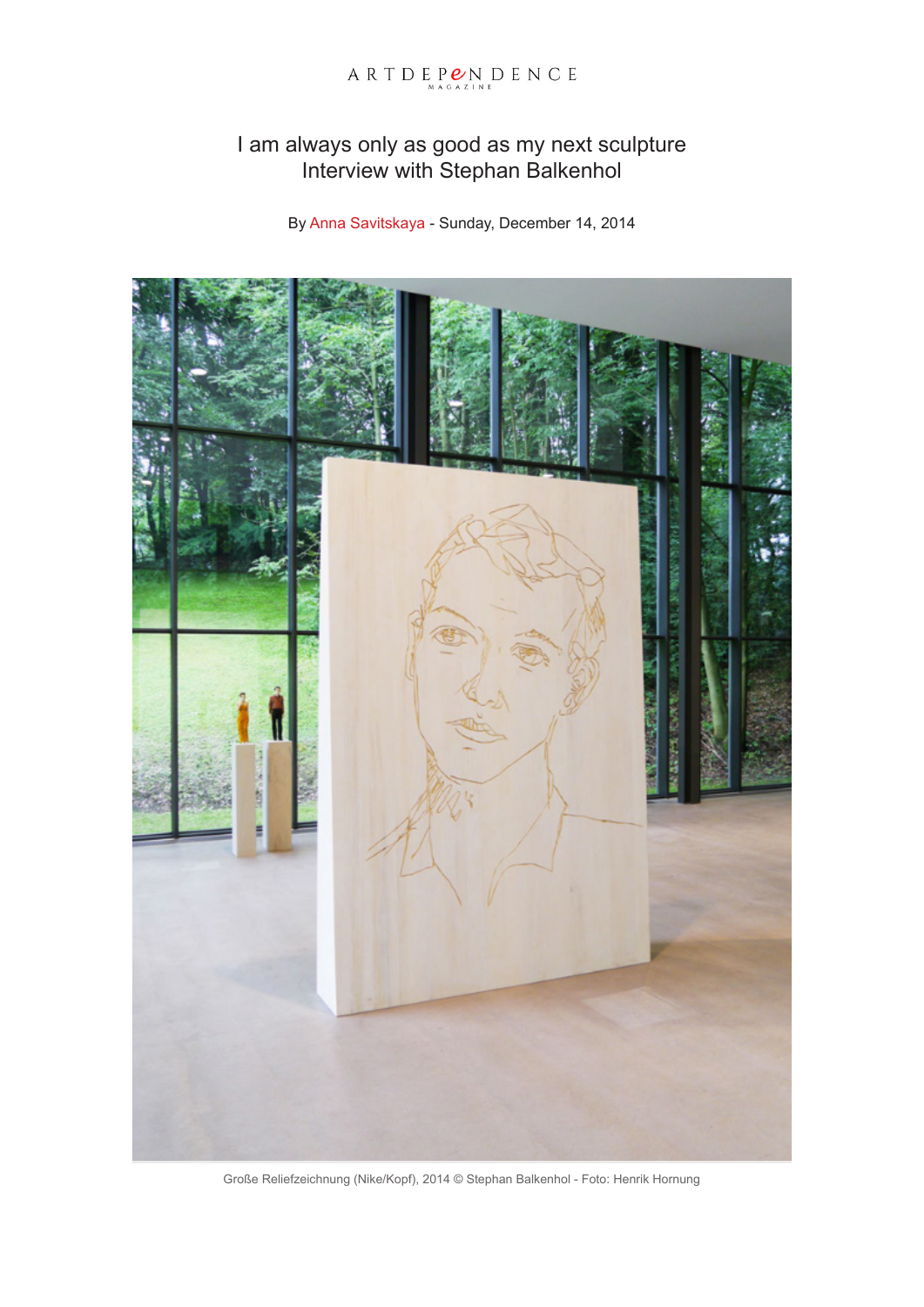

Cupido und Cupida, 2012 © Stephan Balkenhol - Foto: Henrik Hornung

Stephan Balkenhol is a German artist renowned for his sculptures: art pieces carved from wood with a wide range in size and form. A graduate from the Academy of Fine Arts in Hamburg, Balkenhol doesn't look for the extraordinary in life, but sees and captures the basics in people; it is almost as if all of us are dissolved into his sculptures, only to be reinvented as someone else, unique and ordinary at the same time. Balkenhol's commitment to simplified medieval carving techniques has allowed the artist to become a master of the imperfect. This style, perfectly imperfect, is also perhaps how we could describe a generalized view on humanity. His works, which also involve the use of other techniques like photography and drawing, are found in numerous collections worldwide, as well as being included in major art fairs. In this interview with Artdependence Magazine, Stephan Balkenhol provides insight into his outlook on the existing reality of his craft, how his work is perceived (and ranked), plus a little taste on his future plans.

# **Artdependence Magazine: In one of the interviews you said that each artist wants to create something new to add to existing reality, something that is missing in it. What do you add to the existing world. How can you define your "input"?**

Stephan Balkenhol: Figurative sculpture is often misused as a bearer of messages. In my vision my sculptures become a question, a mirror. And it is the viewer who fills it with meaning. Astonishingly enough, many beholders can hardly bear this "openness". Both myself and my sculptures do need this element of tension, this mystery.

# **AD: Your early works were mostly nudes, now you dress them in clothes. What has changed your approach?**

SB: It is true, my very first figures were naked. But as I noticed that people usually walk around dressed I naturally started to dress my figures as well. But there is still both in my oeuvre – in the same way that we can be both dressed and undressed. Being naked is part of the "conditio humana" as is being dressed.

#### **AD: Apart from this you are quite consistent in your artwork. You don't like to experiment?**

SB: For more than thirty years there has been the common thread of the nature of human beings and the struggle about the human figure in my work. Without exeperimenting, without risking things this is simply not possible. This might be the constant you are alluding to. However, and here I absolutely agree with you, I try not to only scratch the surface of things but to profoundly explore my topics in all their complexity.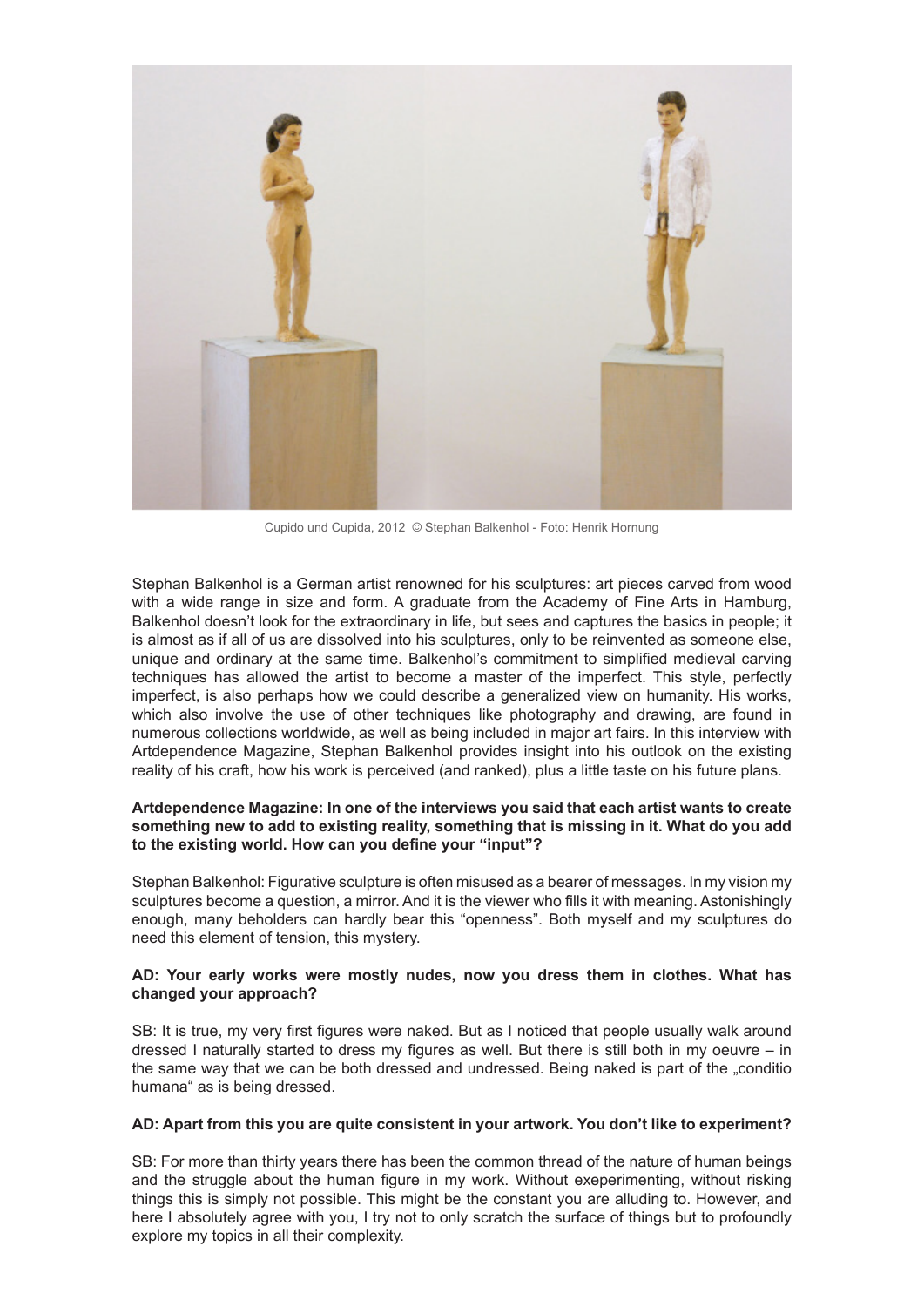

Frau in gelbem Kleid / Mann mit rotem Hemd (Detail), 2014 © Stephan Balkenhol - Foto: Henrik Hornung

# **AD: Sculpture plays the main role in your oeuvre. But sometimes your practices also include drawing and photography. Please tell us when and how you use them?**

SB: Drawing is a very direct and immediate medium. It only needs very few lines to tell a great story. You can turn the whole world upside down, let cows fly and phrase something unspeakable. Both drawing and photography have accompanied my work for all the years. Often they are studies for sculptures or conceptual conciderations. But they do not necessarily end up in a sculpture. In the last years I did quite a few woodcut drawings – something one could say on the verge between drawing and sculpture.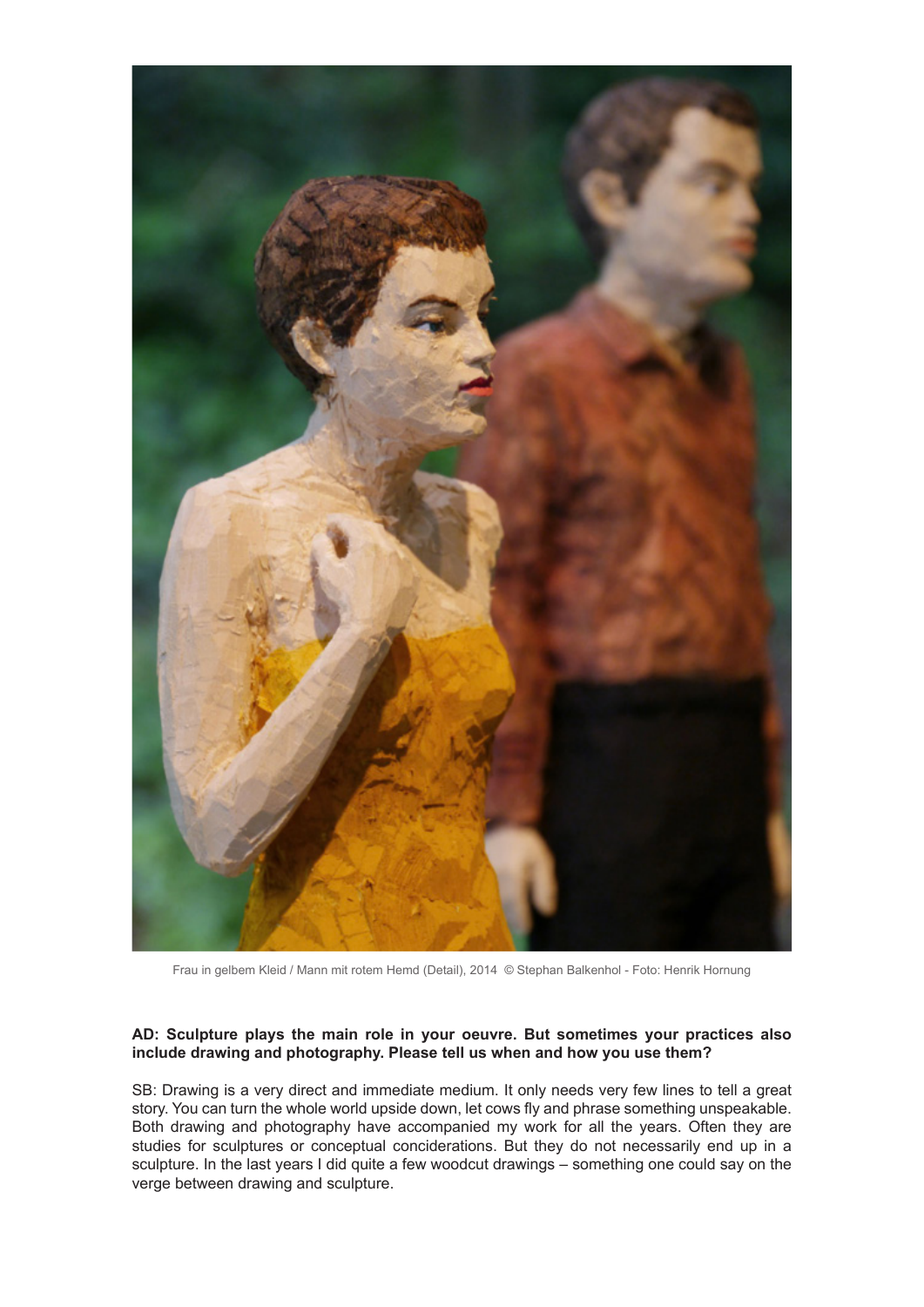

Portrait of Stephan Balkenhol, 2014 - Foto: Henrik Hornung

**AD: Your work does not reflect any particular person, but is a compounded reflection of many characters. In a way, you collect features of different persons and combine in one sculpture so that they lose their identity and become impersonal, characterless. What does the idea of simplifications and generalization mean to you?**

SB: Actually it is the other way round. It is not about combining characters or creating hybrid creatures without any identity. For me it is important to create a figure that on the one hand has got an expression and a specific nature but on the other hand it has to be open and ambiguous. It would be wrong to call it a generalisation through reduction. It is rather an agglomeration – also in a poetic sense. In that way the figures can become a projection surface for their complex and contradictory human counterpart.